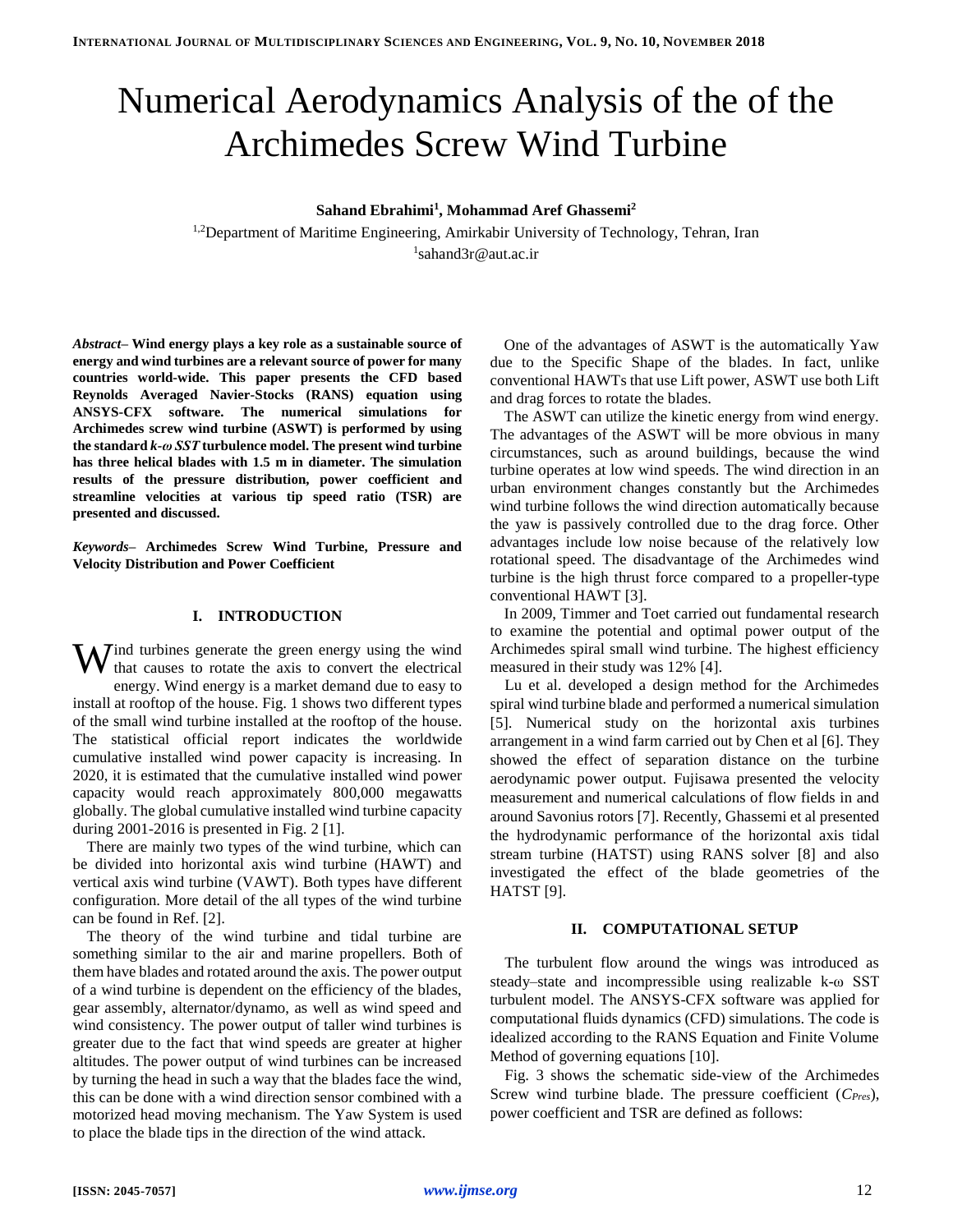

a) Conventional wind turbine b) ASWT





Fig. 2: Global cumulative installed wind turbine capacity 2001-2016 [1]

$$
\begin{cases}\nC_p = \frac{Power}{0.5\rho U^2 R A}, & Power = Torque \times \omega \\
C_{\text{Pres}} = \frac{P - P_{\text{A\text{tm}}}}{0.5\rho U^2}, & U^2 = V_w^2 + (2\pi r n)^2 \\
TSR = \lambda = \frac{\omega V_{\text{up}}}{V_w}, & \omega = 2\pi n\n\end{cases}
$$
\n(4)

Where *A* is the platform area and *PAtm* and *P* are atmosphere pressure and dynamic pressure at wing surface, respectively. *U* and *V<sup>w</sup>* are resultant velocity and wind velocity, respectively.



Fig. 3: Schematic of the ASWT

We selected ASWT model with 3 blades, diameter 150 mm and pitch 50 mm. Fig. 4 presents the mesh generation including the rotating domain and stationary domain. CFX separates the grid into the entire domain of using the multiple frames of reference (MFR) method, rotating domain of the spiral blade and stationary domain of the imaginary wind tunnel simulation. Two different numerical simulations were carried out. One was to predict the performance of the designed 0.5 kW Archimedes spiral wind turbine, and the other was to validate the CFD results for the 1:10 scaled down wind turbine model used for the PIV experiment. The number of cells and nodes for the real model and the scaled down model are shown separately in Table I.

Two tools of skewness and aspect ratio have been used to check the grid quality. Grid tests were performed for both cases and the grid independency was confirmed. Very fine grids were used near the turbine blade to resolve the near wake structure. The  $Y+$  value is around less than 5 [11], [12].

Fig. 5 presents the computational domain by using MRF. The rotating domain distance from the inlet is larger than 1.5 times of the turbine diameter and the distance from the outlet is 5 times the turbine diameter. Also, the radius of the main domain is based on the minimum distance of the rotating domain to the wall, which is 1.5 times the diameter. Main domain dimensions are given on the same basis.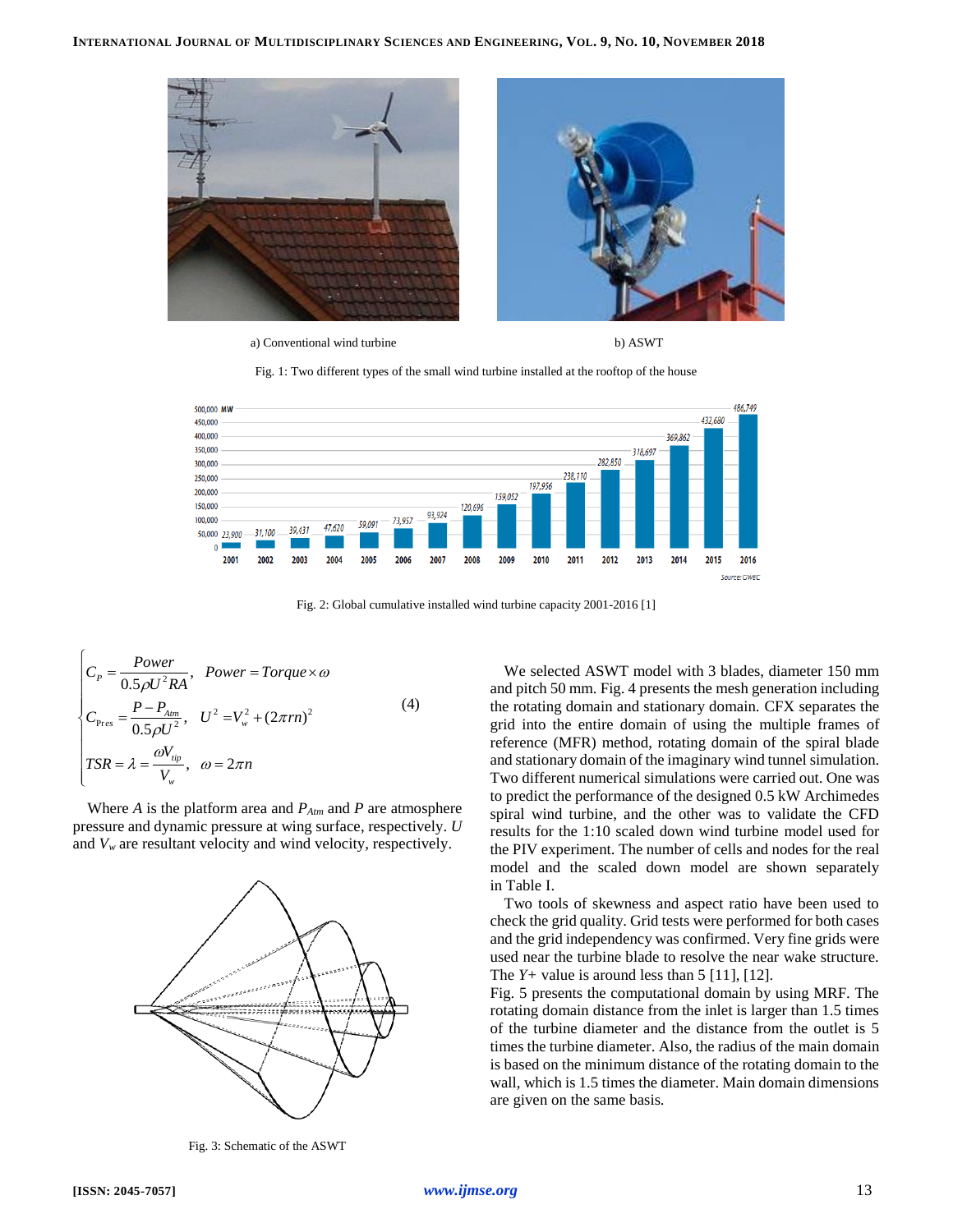

Fig. 4: Mesh generation by rotationary and stationary domain

Table I: Nodes and cells number by Domain

| Domain        | $0.5kW$ Class |         | Scaled-down |         |
|---------------|---------------|---------|-------------|---------|
| Nodes & cells | <b>Nodes</b>  | Cells   | Nodes       | Cells   |
| Stationary    | 370584        | 1811322 | 136640      | 729049  |
| Rotationary   | 470584        | 2811318 | 181390      | 966349  |
| Total         | 841168        | 4622640 | 318030      | 1695398 |



Fig. 5: Computational domain

### **III. RESULTS**

Here, the numerical results are presented and discussed. Fig. 6 shows pressure contour on the front and back of the blades at TSR=2.5. These images show that the pressure in front of the turbine blade (pressure side) is greater than the backs of the blades (suction side). The position of the highest and lowest pressure is on the edge of the blades.



Fig. 6: Pressure contour on the blades (TSR=2.5)

When the wind flow entered to the blades, a pressure difference occurs in the front and back sides. Due to the spiral shape of the blades, the difference pressure generated force. Since the blade has helical shape (twisted shape), torque and then power is generated.

Fig. 7 shows the power coefficient (Cp) against TSR at different speeds. The maximum power coefficient of 0.26 observed at TSR=2.5 at all speeds.

The streamline velocity is shown in Fig. 8 at two views. As can be seen, the flow velocity in the central and near the shaft reaches its lowest value. As expected, the highest flow velocity occurs in the tip region, tip speed in this region is greater than the central region. Wind flow at the tip of the blades causes torque. This event causes the turbine blades to flip in the opposite direction of flow direct.

The pressure distribution contour at TSR=2.5 is shown in Fig. 9. The flow direction is from the right to the left. As stated above, the difference in pressure between the pressure and suction sides is the blade rotational factor. When the flow rate increases, this difference in pressure also increases. The difference pressure at the tip of the blade is high, but in the central regions it is small, which means that most of the energy can be extracted from near the tip of the blade, as most HAWTs operate.